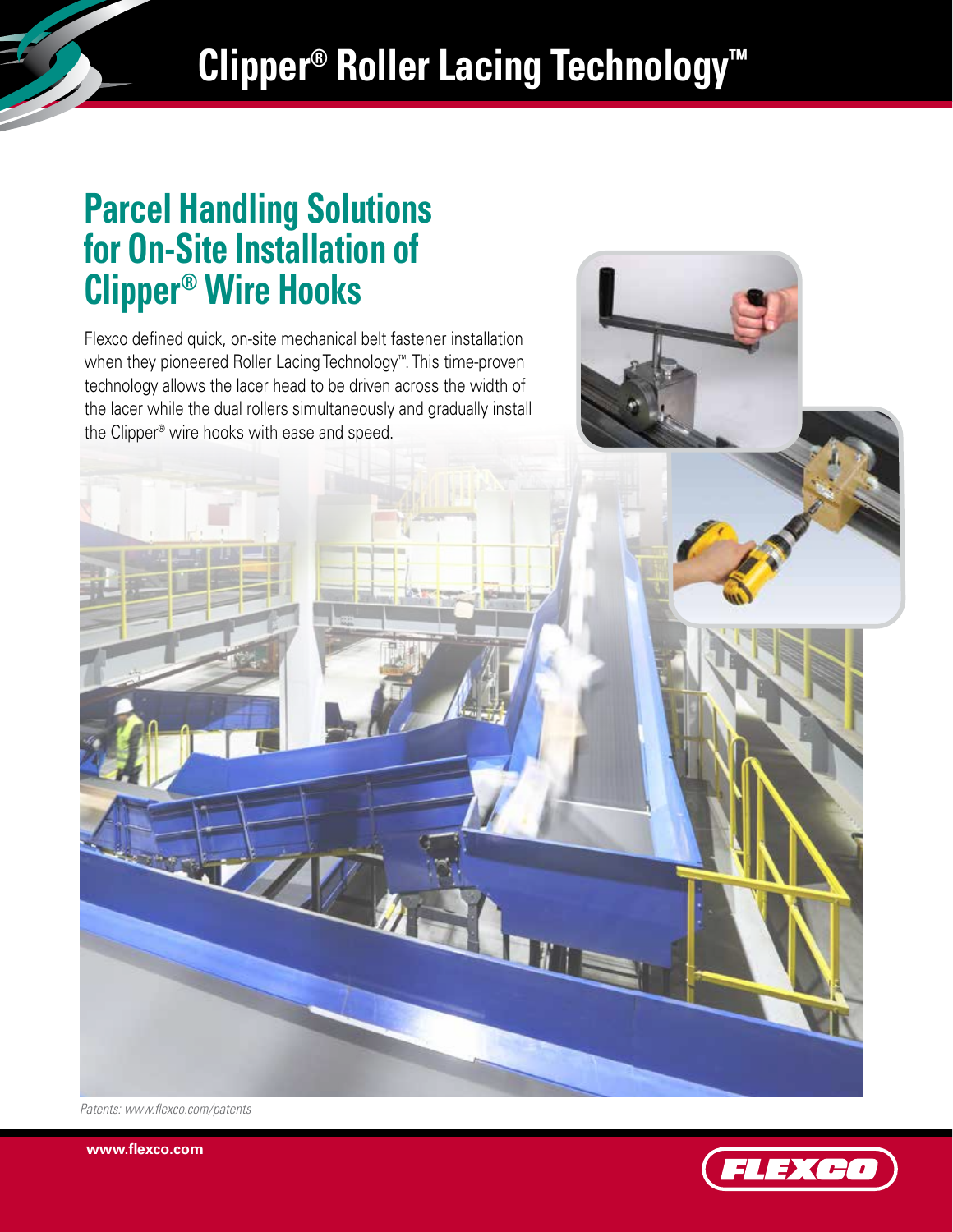### **What makes the Roller Lacer® ideal for on-site installation of Clipper® Wire Hooks?** *Faster.*







*Microlacer®*

Reliable Clipper® splices are typically installed in less than 15 minutes, thanks to the wide lacer widths and the use of Roller Lacing Technology™. Quicker installation translates to less downtime, greater productivity, and increased profits.

#### *Easier.*

- Portable Made from aircraft aluminum, the lacer remains lightweight and can be easily transported directly to the jobsite for fastener installation.
- Easy Installation Simple installation procedures, combined with the ability to clamp and secure the belt, make splicing a one-person job.

#### *Smarter.*

With three different models to select from you are sure to find a lacer to best fit your needs.

- Roller Lacer® Gold Class™: Ideal for customers who either have a large number of belts in their facility or where minimizing downtime is crucial. This lacer offers maximum benefits for high speed installation and minimal operator effort through the use of a cordless drill to drive the lacer head and other features. Available in 24", 36", 48", and 60" widths (600, 900, 1200, 1500 mm).
- Roller Lacer®: A great choice for customers with wide belts who desire quick, on-site installation. Available in 24", 36", 48", and 60" widths (600, 900, 1200, 1500 mm).
- Microlacer®: This 14" (350 mm) lacer is ideal for users with narrow belts or for low volume users.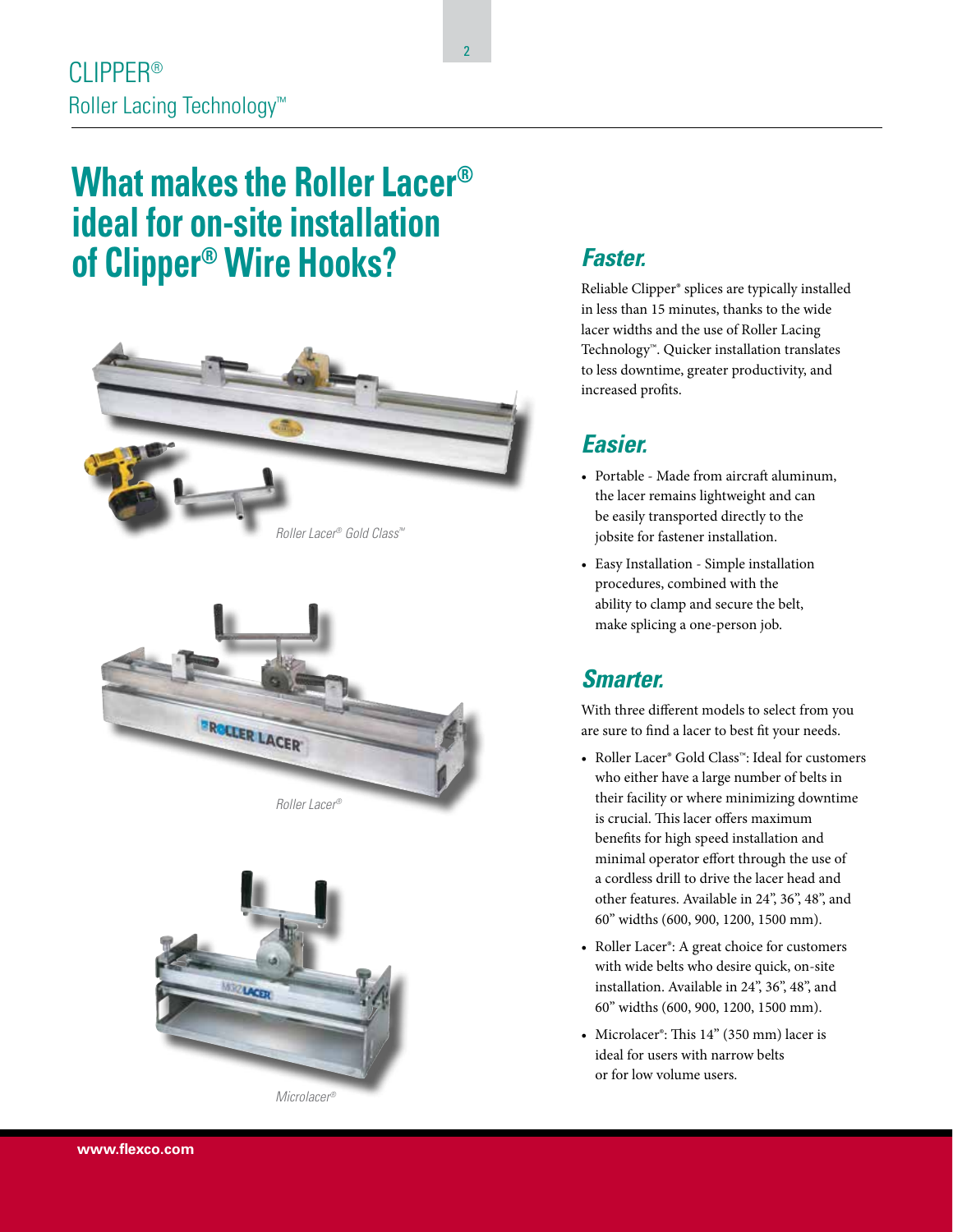### **Roller Lacer® features:**

#### **Face Strip Design:**

Face Strips have been redesigned with a solid bottom layer. This 3-layer design eliminates the need for locking levers and back-up bars necessary with previous models. This has removed installation steps and improved the reliability of the lacer by eliminating two common wear items.



#### **Belt Clamp Design:**

The inner clamp beam features a textured grip surface and when clamped it helps push the belt toward the Face Strip to allow proper hook reachback.



#### **Face Strip Storage:**

Extruded slots in the lacer housing provide a secure yet easy to access storage location.



#### **Roller Shaft Diameter:**

The larger diameter shaft provides the necessary support for the rollers to fully embed the hooks into the belt for a long-lasting splice.

### **Exclusive Features of the Roller Lacer® Gold Class™**



*Lacer head is driven with an 18 volt cordless drill for quicker installation and reduced operator fatigue. (Drill not included with sale of lacer)*



*The clevis bracket and guide rollers provide additional stability to the lacer head and allow it to transverse with ease across the width of the lacer. The guide rollers are made of UHMW polyethylene for long wear life.*



*Belt Support Shelf easily guides belt into hook points, reducing operator time and effort. Carrying Strap is included for easier transportation of the lacer to the jobsite.*



3